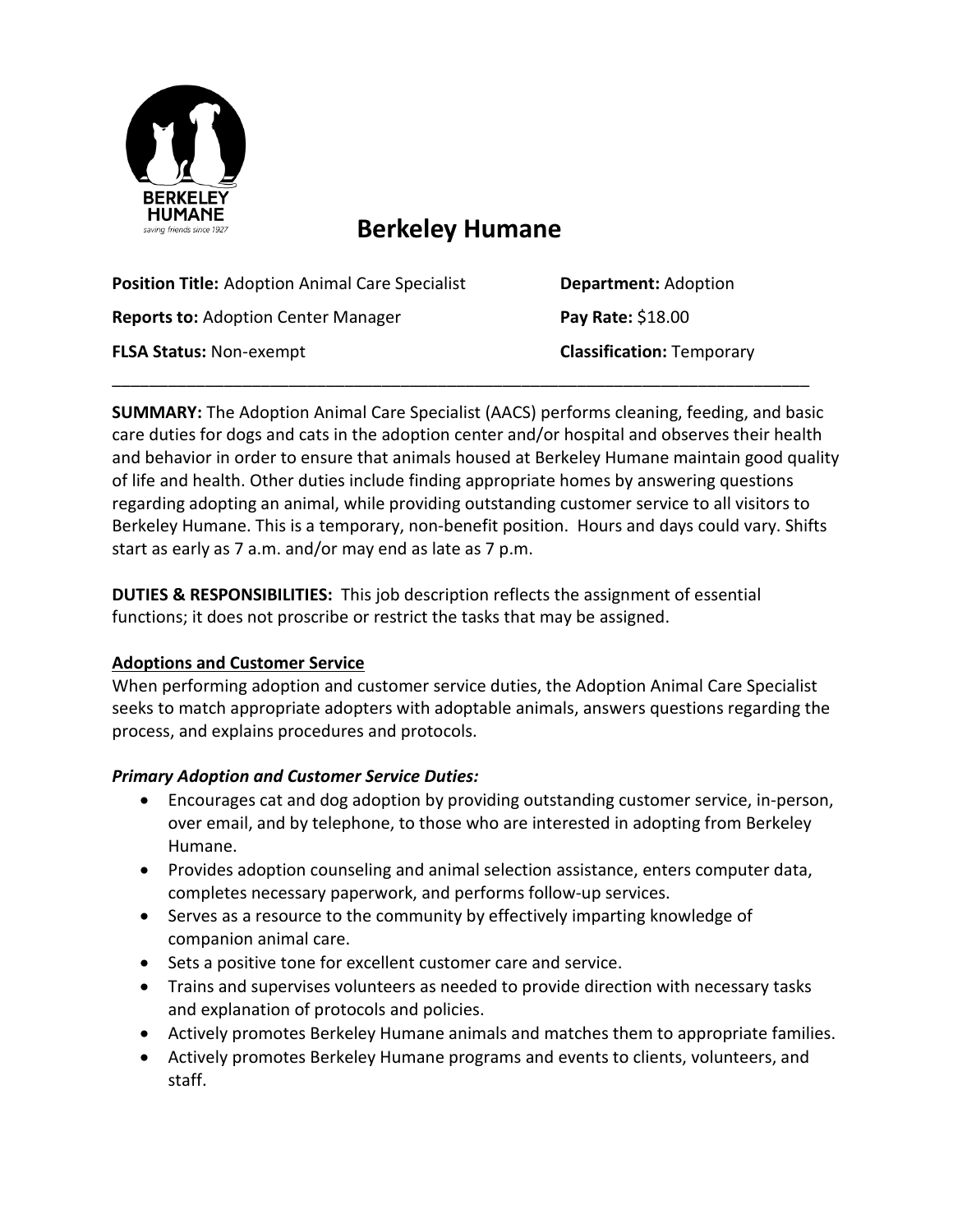- Actively promotes and facilitates enrollment in Berkeley Humane-supported dog training classes.
- Facilitates retail sales.
- Promotes donation and giving opportunities as appropriate.
- Participates on committees and special projects as assigned.
- Promotes communication and cooperation between internal departments.

## **Animal Care**

When performing animal care duties, the Adoption Animal Care Specialist provides care to dogs and cats housed in the adoption center and hospital according to Berkeley Humane animal care standards and protocols within the allotted time frame. This care includes feeding, monitoring for illness or behavioral needs, providing enrichment, and walking dogs.

#### *Primary Animal Care Duties:*

- Cleans and disinfects animal housing areas and supplies, including cages/kennels, litter boxes, crates, dishes, etc.
- Grooms and bathes dogs and walks them.
- Works closely with the Pet Program Manager to follow behavior modification plans and provide basic animal training.
- Follows medical instructions given by the veterinary staff.
- Greets and interacts with visitors in a friendly and helpful manner. Educates the public on animal care and adoptions.
- Trains and supervises volunteers as needed to provide direction with necessary tasks and explanation of protocols and policies.
- Keeps the managers informed of animal behavior, health, or any other concern.
- Performs other duties as assigned by the Adoption Center Manager and/or Director of Operations.

## **EDUCATION & EXPERIENCE:**

- 1. High School diploma or equivalent.
- 2. One year of verifiable hands-on professional or volunteer experience in the care, feeding, and handing of animals in a facility that cares for and/or houses animals (e.g., animal care/control agency, humane society, veterinary hospital, boarding or pet day care facility, or shelter) working principally with dogs and cats.
- 3. Excellent customer service.
- 4. Computer literate and proficient in Microsoft applications.

**SKILLS & REQUIREMENTS:** Highly motivated toward the welfare and humane treatment of all animals; ability to work with and handle animals safely and humanely; professional mindset; proven ability to take initiative and be a team player; demonstrated experience in dealing and communicating effectively and tactfully with the public; ability to multi-task and handle fastpaced, demanding initiatives while also learning and applying new ideas; agreement to support